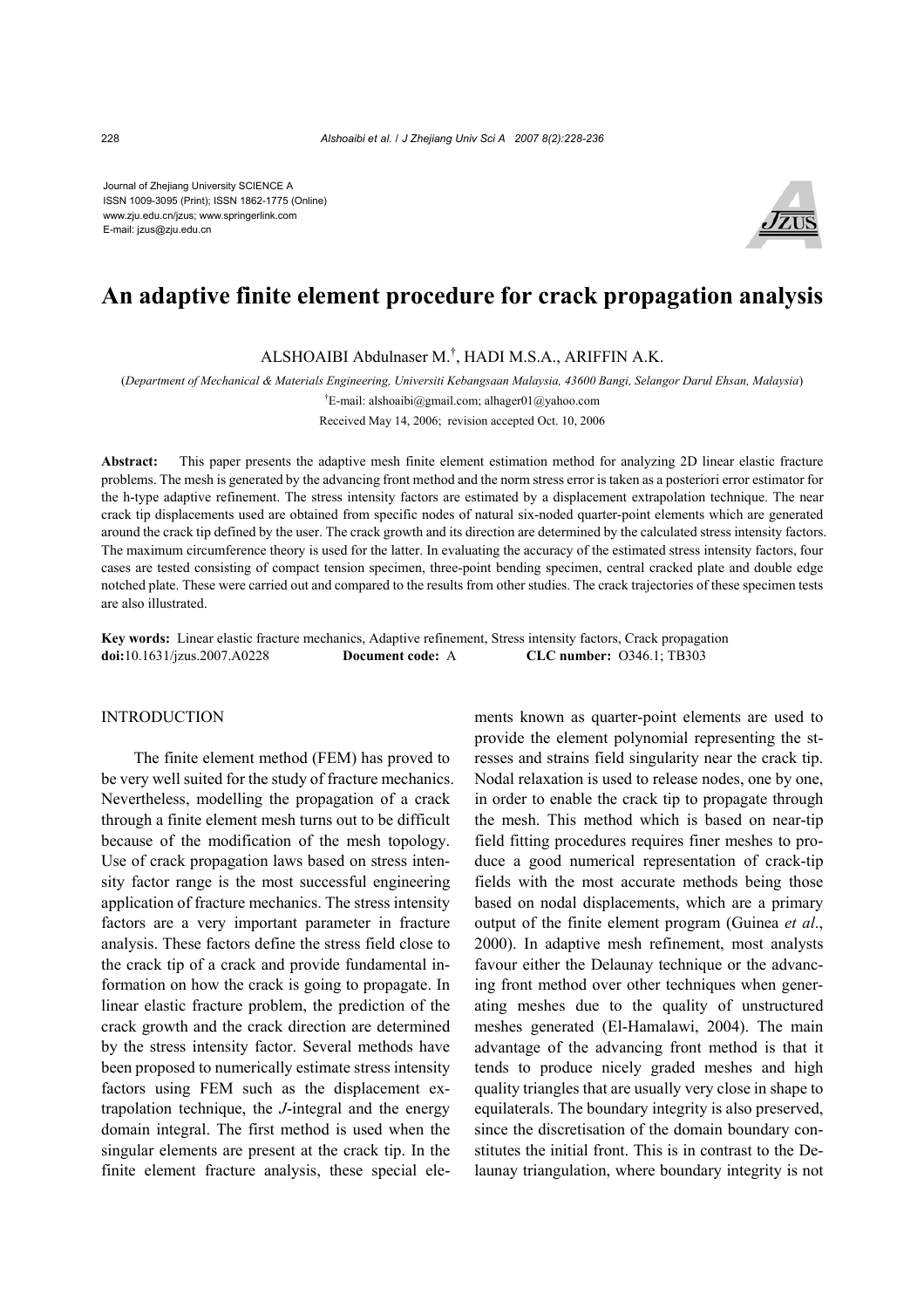usually preserved for complicated domains, which is a key requirement for mesh generation procedures (El-Hamalawi, 2004).

The main objective of this paper is to determine the stress intensity factor for crack propagation problem under linear elastic fracture analysis using the displacement extrapolation technique with adaptive FEM. The computational code is written in FORTRAN. The mesh for finite elements is the unstructured type, generated using the advancing front method. The global h*-*type adaptive mesh is adopted based on the norm stress error estimator. The quarter-point singular elements are uniformly generated around the crack tip in the form of a rosette. The displacement extrapolation technique used in the calculation is explained. The algorithm is assessed by considering four standard test specimen geometries, i.e. compact tension specimen, three-point bending specimen, double edge notched plate, central cracked plate, and single edge cracked plate.

# ADAPTIVE MESH GENERATION AND RE-FINEMENT

In this work, the unstructured triangle mesh is automatically generated by employing the advancing front method (Löhner, 1997). This technique however requires generating background mesh in order to accurately control the distribution of the geometrical characteristics such as the element size, element stretching and stretching directions for the new mesh. The background does not have to be precisely representing the geometry; however the accuracy of the distribution depends on this excellence and it must completely cover the computational domain (Zienkiewicz *et al*., 2005). Here the strategy taken to generate the background mesh is to utilize all the initial boundary nodes of geometry and construct the boundary triangles as the background mesh by the dichotomy technique. In this technique the computational domain must be a polygon since the boundary triangulations are carried out by means of dividing and repeatedly dividing the polygon into two subsets until the simplest polygon subsets i.e. the boundary triangles, are yielded. Therefore, if there are any internal boundaries representing for example holes, then connector lines must be introduced connecting each internal boundary to the external boundary. This will force the internal boundaries to be part of a continuous line of the externals and therefore set the computational domain to be a polygon. In order to do this, the orientation direction of internal boundaries is set clockwise while for external boundary is set the other way round. The connector line is introduced by finding the nearest distance between any internal boundary points to any of the external ones (Sezer and Zeid, 1991).

In the proposed dichotomy method, the division starts at any first found boundary point with large face angle and setting an angle range for searching the nearest nonadjacent point to be connected by a division line. The angle range is set in such a way that the division can produce high quality polygon subset shape. If the search for the nearest nonadjacent point failed, then the division can be initiated at a boundary point with smaller face angle. The classification order of the face angle size  $\theta_i$  is set as  $\pi \leq \theta_1 < 2\pi$ ,  $\pi/2 < \theta_2 < \pi$ ,  $0 < \theta_3 \leq \pi/2$ .

In order to properly represent the field singularity around the crack tip, the singular elements have to be constructed as well. Since the advancing front method generates the triangle elements starting from the boundary faces, the area around the crack tip for the construction of the singular elements is supposed to be isolated. This area is isolated by first generating nodes around the crack tip in the rosette form and then the crack tip node and the jointed boundary segments are removed. New boundary segments are then introduced linking all the new nodes to temporarily 'cut out' the template area from the original domain. Subsequently the advancing front triangulation can be executed. Finally singular elements are 'patched' into the rosette template to complete the process. This procedure is illustrated by Fig.1. The numbers of elements depend on the distributed nodes around the crack tip, which can be set by user.



**Fig.1 The cut and patch procedure of generating singular elements around a crack tip**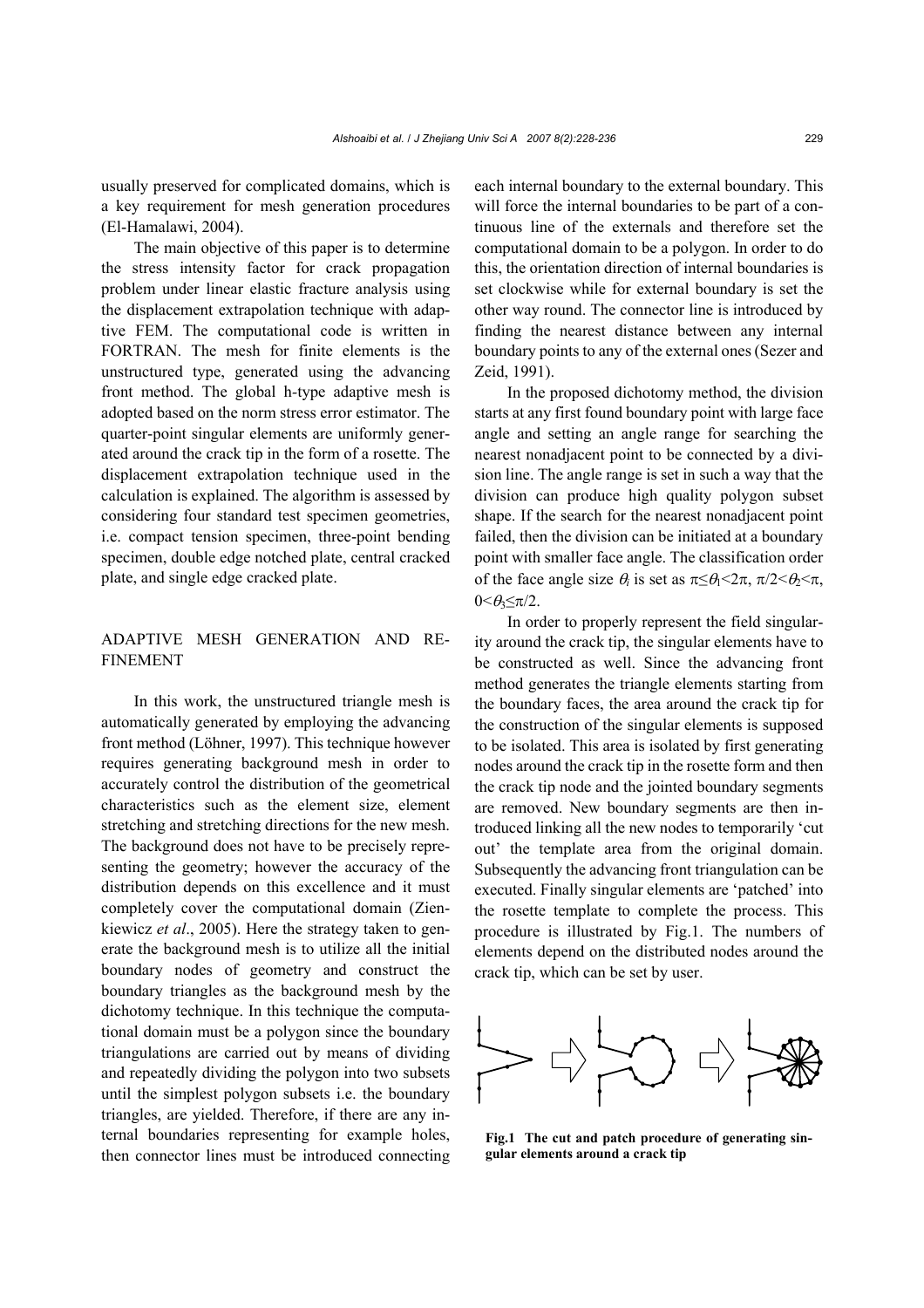Fig.2 shows example geometry where the whole process of generating the mesh is illustrated for better understanding. Fig.2a illustrates the geometry of a plate with six holes and two notches. Fig.2b shows six connector lines forcing the internal boundaries to be the continuous part of the external boundary. Fig.2c shows the cutting out of the rosette templates around each crack tip. The background mesh for this domain is then set up automatically using dichotomy technique as shown in Fig.2d. Fig.2e shows the conventional mesh being generated by the advancing front method. The first generation produces mesh with initial size set by user. Later, during adaptive refinement, this first generated mesh will be taken as the background mesh. In Fig.2f, for each rosette template, quarter-point elements are then constructed. Fig.2g shows the enlargement of the quarter-point element at one of the crack tip.



**Fig.2 (a)~(g) showing the mesh generation stages with inclusion of quarter point elements**

In general, smaller mesh size gives more accurate finite element approximate solution. However, reduction in the mesh size leads to greater computational effort.

The adaptive mesh refinement is based on a posteriori error estimator which is obtained from the solution from the previous mesh. The error estimator used in this paper is based on stress error norm. The strategy used to refine the mesh during analysis process is adopted from (Ariffin, 1995) as follows:

(1) Determine the error norm for each element

$$
\|E\|_{e} = \int_{\Omega_{e}} (\boldsymbol{\sigma} - \boldsymbol{\sigma}^{*})^{\mathrm{T}} (\boldsymbol{\sigma} - \boldsymbol{\sigma}^{*}) d\Omega, \qquad (1)
$$

where  $E$  is the error estimator,  $e$  is the current element,  $\Omega_e$  is the area of the current element,  $\sigma$  is the stress field obtained from the finite element calculation and  $\sigma^*$  is the smoothed stress field.

(2) Determine the average error norm over the whole domain

$$
\|\hat{E}\| = \frac{1}{m} \sum_{e=1}^{m} \int_{\Omega_e} \sigma^{\mathrm{T}} \sigma \mathrm{d}\Omega, \tag{2}
$$

where *m* is the total number of elements in the whole domain.

(3) Determine a variable <sup>ε</sup>*e* for each element as

$$
\varepsilon_e = \frac{1}{\eta} \frac{\left( \parallel E \parallel_e \right)^{1/2}}{\left( \parallel \hat{E} \parallel \right)^{1/2}},\tag{3}
$$

where  $\eta$  is a percentage that measures the permissible error for each element. If <sup>ε</sup>*e*>1 the size of the element is reduced and vice versa.

(4) The new element size is determined as

$$
\hat{h}_e = h_e / (\varepsilon_e)^{1/p},\tag{4}
$$

where  $h_e$  is the old element size and  $p$  is the order of the interpolation shape function.

## STRESS INTENSITY FACTOR AND CRACK PROPAGATION

In this paper, the displacement extrapolation method (Phongthanapanich and Dechaumphai, 2004) is used to calculate the stress intensity factors as follows: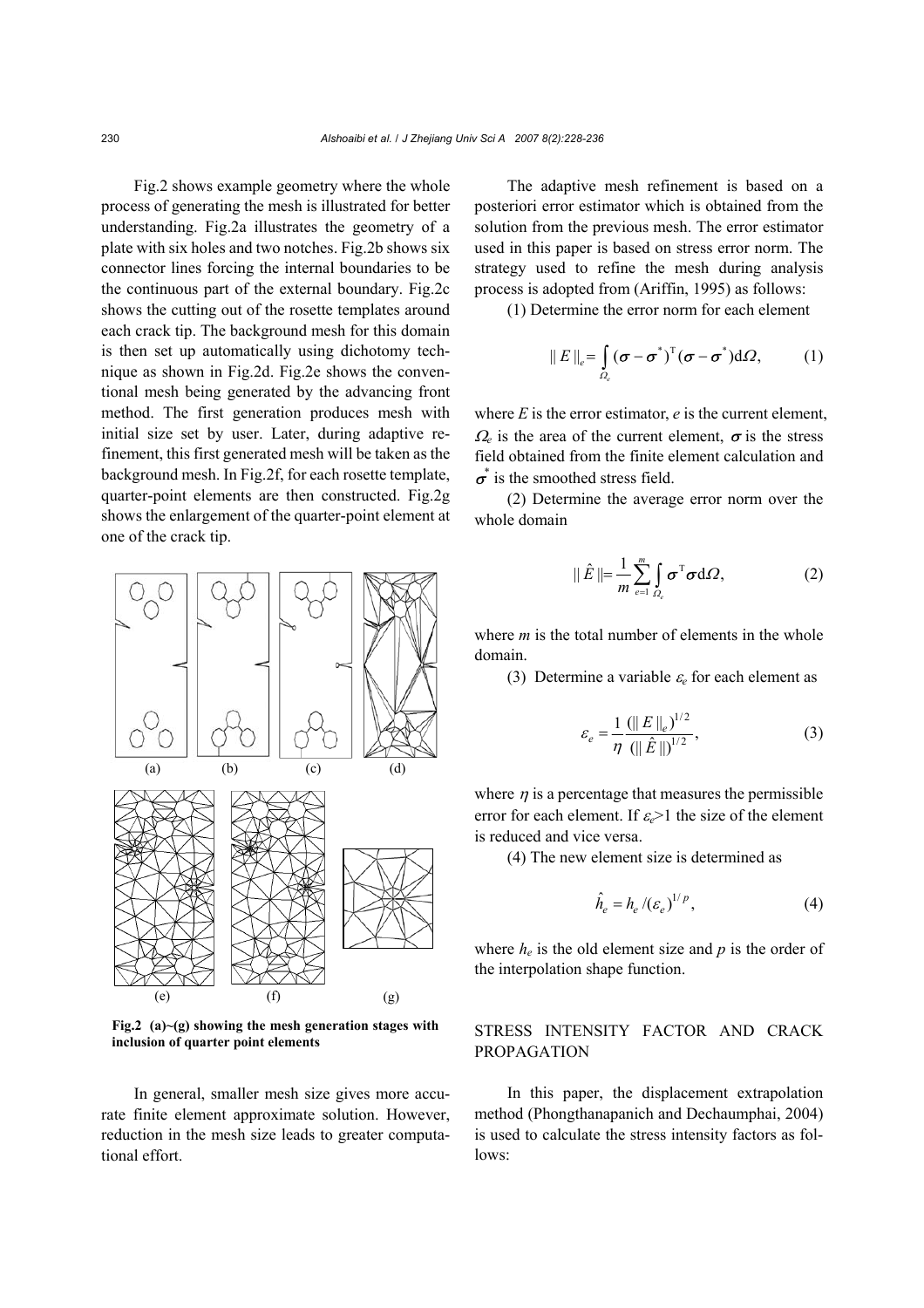$$
K_{1} = \frac{E}{3(1+v)(1+\kappa)} \sqrt{\frac{2\pi}{L}} \left[ 4(v'_{b} - v'_{d}) - \frac{(v'_{c} - v'_{e})}{2} \right], \quad (5)
$$

$$
K_{1} = \frac{E}{3(1+v)(1+\kappa)} \sqrt{\frac{2\pi}{L}} \left[ 4(u'_{b} - u'_{d}) - \frac{(u'_{c} - u'_{e})}{2} \right], \quad (6)
$$

where  $E$  is the modulus of elasticity,  $v$  is the Poisson's ratio,  $\kappa$  is the elastic parameter defined by

$$
\kappa = \begin{cases} (3-4\nu) & \text{plane stress,} \\ (3-4\nu)/(1+\nu) & \text{plane strain,} \end{cases}
$$

and *L* is the quarter-point element length. The *u*′ and *v*′ are the displacement components in the *x*′ and *y*′ directions, respectively; the subscripts indicate their position as shown in Fig.3.



**Fig.3 The arrangement of the natural quarter-point triangular elements around the crack tip**

In order to simulate crack propagation under linear elastic condition, the crack path direction must be determined.

There are several methods used to predict the direction of crack trajectory such as the maximum circumferential stress theory, the maximum energy release rate theory and the minimum strain energy density theory.

The maximum circumferential stress theory states that, for isotropic materials under mixed-mode loading, the crack will propagate in a direction normal to maximum tangential tensile stress. In polar coordinates, the tangential stress is given by

$$
\sigma_{\theta} = \frac{1}{\sqrt{2\pi r}} \cos \frac{\theta}{2} \left[ K_1 \cos^2 \frac{\theta}{2} - \frac{3}{2} K_{\text{II}} \sin \theta \right].
$$
 (7)

The direction normal to the maximum tangential stress can be obtained by solving  $d\sigma_d/d\theta=0$  for  $\theta$ . The nontrivial solution is given by

$$
K_{I}\sin\theta + K_{II}(3\cos\theta - 1) = 0, \tag{8}
$$

which can be solved as:

$$
\theta_0 = \pm \cos^{-1} \left\{ \frac{3K_{\rm H}^2 + K_{\rm I} \sqrt{K_{\rm I}^2 + 8K_{\rm H}^2}}{K_{\rm I}^2 + 9K_{\rm H}^2} \right\} \tag{9}
$$

In order to ensure that the opening stress associated with the crack direction of the crack extension is maximum, the sign of  $\theta_0$  should be opposite to the sign of  $K_{II}$  (Andersen, 1998).

The criterion for crack to propagate from crack tip is based on the material toughness  $K_c$ . If the calculated stress intensity factor,  $K_1 \geq K_c$  then the crack will propagate in the direction  $\theta_0$  expressed by Eq.(9). The crack increment length ∆*a* is taken as 10%~20% of the initial crack length *a*, inversely proportional to the ratio of  $K_{II}/K_I$ . The ratio represents the mixed mode proportionality, therefore shorter increment length should be taken to carefully justify the crack path curvature when  $K_{II}$  is relatively large compared to  $K_I$  (Bittencourt *et al.*, 1996).

#### NUMERICAL ANALYSIS AND RESULTS

In order to carry comprehensively evaluate the stress intensity factors approximated by the developed program, four well-known plate geometries, compact tension specimen, three-points bending specimen, central cracked plate and double edge notched plate are considered.

#### **Compact tension specimen**

The compact tension test specimen geometry and the final adaptive mesh are shown in Fig.4. The specimen has an initial crack length *a*=9 cm, width *W*=18.8 cm, and the thickness *B*, has various values as explained below.

The analytical stress intensity factor for this geometry can be calculated from (Anderson, 1994) as follows: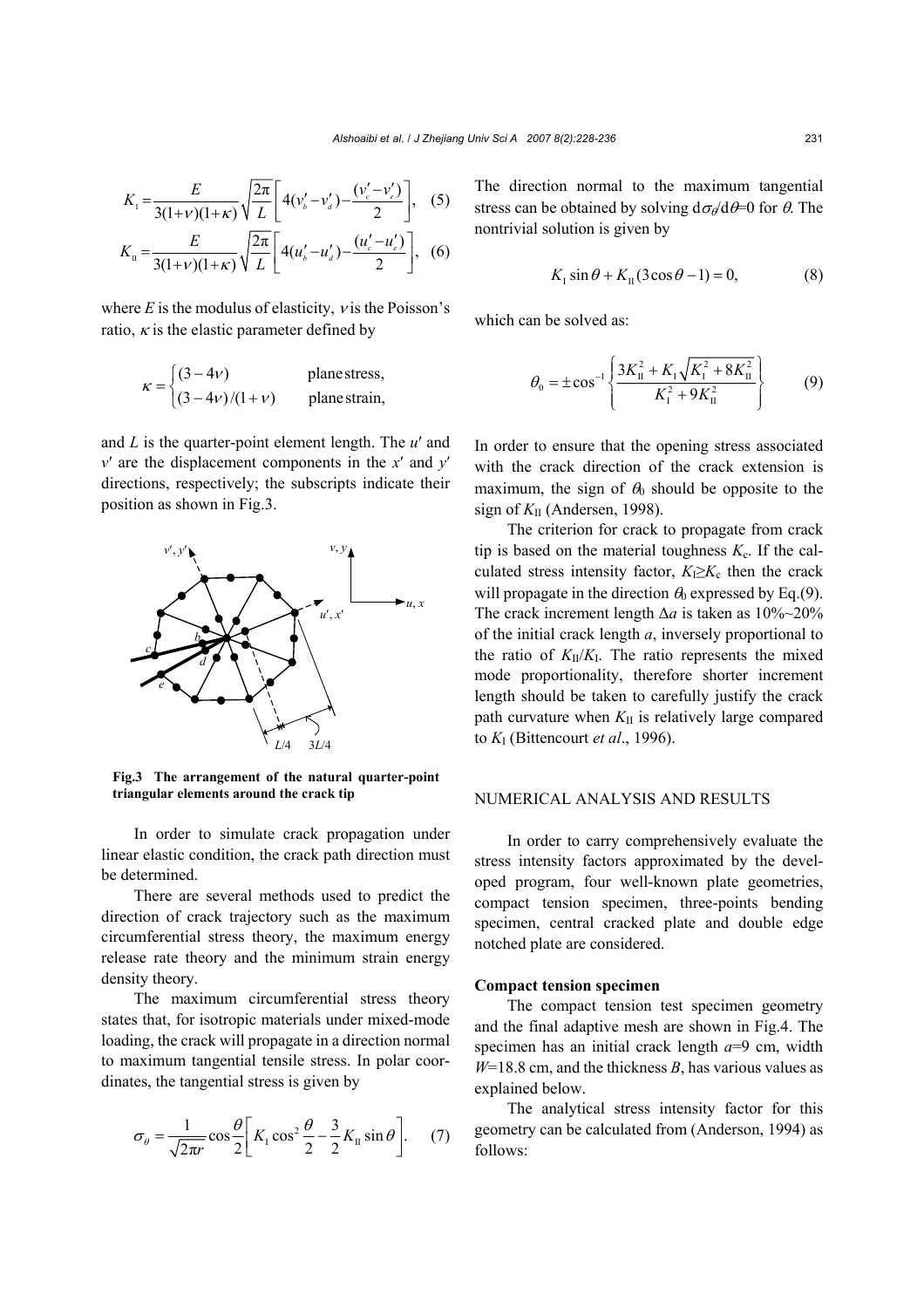

(c)

**Fig.4 Compact tension geometry (a), the final adaptive mesh (b) and the zooming of mesh (c) around crack tip**

$$
K_{1} = P\left(2 + \frac{a}{W}\right)\left(0.886 + 4.64\left(\frac{a}{W}\right) - 13.32\left(\frac{a}{W}\right)^{2}\right) + 14.72\left(\frac{a}{W}\right)^{3} - 5.6\left(\frac{a}{W}\right)^{4}\right)\bigg/\bigg[B\sqrt{W}\bigg(1 - \frac{a}{W}\bigg)^{3/2}\bigg], (10)
$$

where *P* is the applied load.

The computed values of the stress intensity factor under plane stress condition are compared with the experimental and numerical results obtained from (Parnas *et al*., 1996) as shown in Fig.5. In their study, steel plates, with modulus of elasticity 210 GPa and Poisson's ratio of 0.3, are used. Steel specimens with thickness of 8.3 and 13.6 mm are considered. The experimental results are compared with finite element results using ANSYS software (Fig.5a). The comparison also comprises the analytical solution (Fig.5). The results of the steel specimens show obviously the effect of the variation of the two thicknesses on



**Fig.5 Stress intensity factor values for steel specimen. (a)** *h***=8.3 mm; (b)** *h***=13.6 mm**

the stress intensity factors results.

The present values of stress intensity factors are very close to the theoretical solutions and are in good agreement with the experimental results.

Fig.6 shows four steps of crack propagation. The predicted crack propagation seems to follow the mode I trajectory very well.

#### **Three-point bend specimen**

The geometry of the three-point bend specimen and the final adaptive mesh are shown in Fig.7. The analytical stress intensity factor for this problem can be calculated from (Broek, 1986) as:

$$
K_{1} = \frac{PS}{BW^{3/2}} \left[ 2.9 \left( \frac{a}{W} \right)^{1/2} - 4.6 \left( \frac{a}{W} \right)^{3/2} + 21.8 \left( \frac{a}{W} \right)^{5/2} -37.6 \left( \frac{a}{W} \right)^{7/2} + 38.7 \left( \frac{a}{W} \right)^{9/2} \right].
$$
 (11)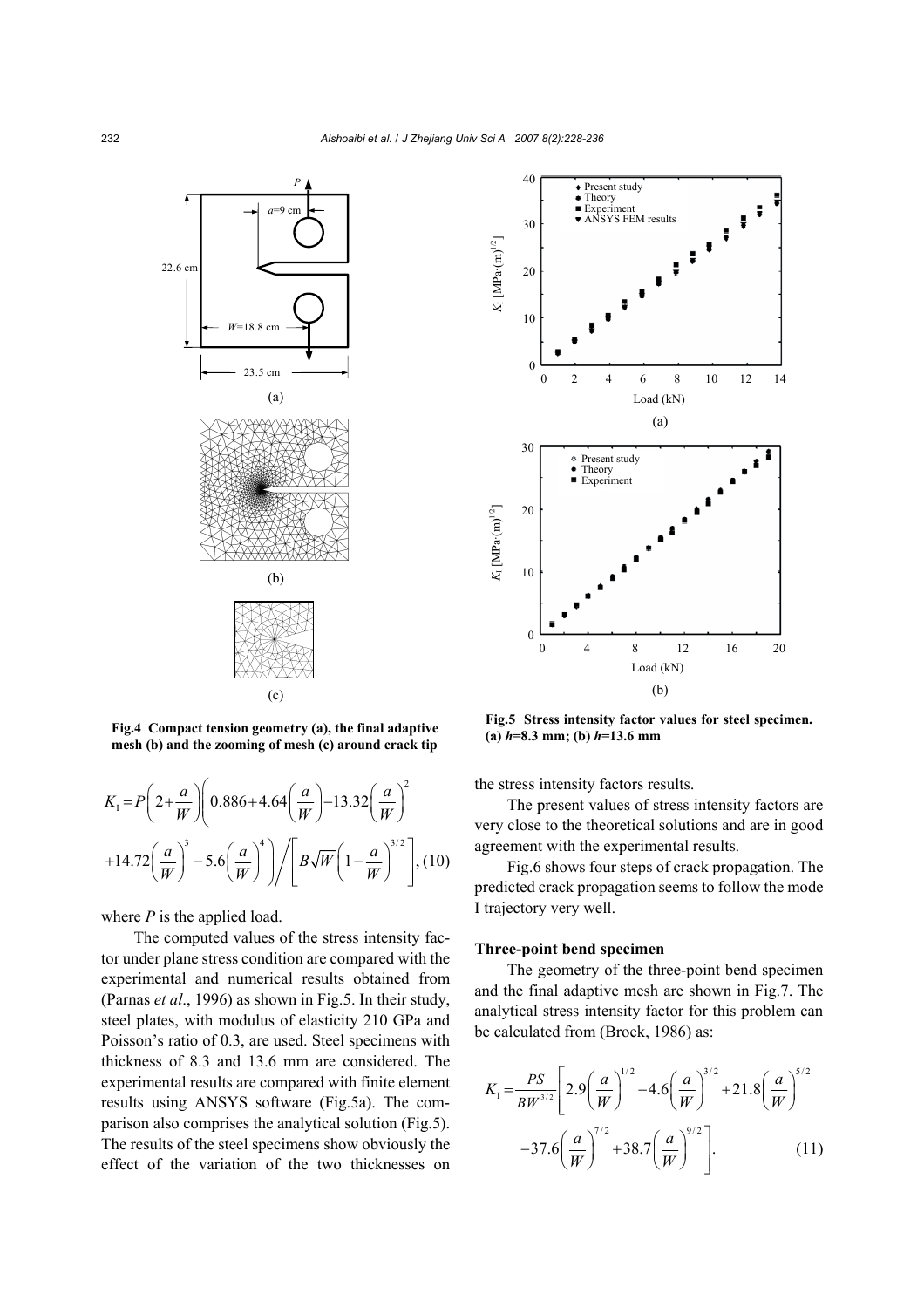

**Fig.6 (a)~(d) showing the crack propagation trajectory for a compact tension specimen under Mode I loading** 



**Fig.7 Three-point bend specimen (a) and the final adaptive mesh (b)** 

The geometry is imposed by plane strain condition with point load *P*, span length *S*, height *W*, thickness *B* and crack length *a*.

The dimensionless stress intensity factor for this specimen is given by (Freese and Baratta, 2006) as:

$$
\overline{K}_1 = \left(1 - \frac{a}{W}\right)^{3/2} K_1 BW / (6P). \tag{12}
$$

The comparison of results from this paper and

those obtained from (Freese and Baratta, 2006; Orang, 1988; Fett, 1999) are shown in Table 1 for *S*/*W*=4. The dimensionless form of the estimated stress intensity factor is obtained by Eq.(12). Freese and Baratta (2006) provided values for a range of 0<*a*/*W*<1.0. Orange (1988) investigated the threepoint bend stress intensity factors for short cracks (i.e. *a*/*W*≤0.5) and specifically examined the effect of contact stress due to the center-point load on such factors. Fett (1999) presented for a range of  $0.1 \le a/W \le 0.8$ . The results in the present study seem to be very close to those of other references.

**Table 1 Comparisons of dimensionless stress intensity factors for three-point bend specimen** 

|      | Dimensionless stress intensity factors |                  |                |                  |
|------|----------------------------------------|------------------|----------------|------------------|
| a/W  | Freese and<br>Baratta (2006)           | Orange<br>(1988) | Fett<br>(1998) | Present<br>study |
| 0.10 | 0.832                                  | 0.837            | 0.850          | 0.82100          |
| 0.20 | 0.700                                  | 0.697            | 0.704          | 0.69780          |
| 0.30 | 0.612                                  | 0.609            | 0.609          | 0.60100          |
| 0.35 | 0.576                                  | 0.575            |                | 0.56500          |
| 0.40 | 0.545                                  | 0.545            | 0.545          | 0.53500          |
| 0.45 | 0.518                                  | 0.519            |                | 0.51010          |
| 0.50 | 0.494                                  | 0.494            | 0.498          | 0.48936          |
| 0.55 | 0.475                                  |                  |                | 0.47100          |
| 0.60 | 0.459                                  |                  | 0.463          | 0.45260          |
| 0.70 | 0.433                                  |                  | 0.433          | 0.43000          |
| 0.80 | 0.410                                  |                  | 0.408          | 0.40000          |
| 0.90 | 0.384                                  |                  |                | 0.38270          |

Fig.8 shows four steps of crack propagation for the three-point bend specimen. Clearly, the predicted crack opening matches very well the pure Mode I trajectory.

#### **Central cracked plate**

The geometry of the central cracked plat specimen and the final adaptive mesh are shown in Fig.9. The notations for the geometry dimension and crack length are the same as those for the previous specimen and  $\sigma$  is a far field stress.

The analytical stress intensity factor for this problem can be calculated from (Tada *et al*., 2000) as:

$$
K_1 = \sigma \sqrt{\pi a} \left[ \sec \left( \frac{\pi a}{2W} \right) \right]^{1/2} \left[ 1 - 0.025 \left( \frac{a}{W} \right)^2 + 0.06 \left( \frac{a}{W} \right)^4 \right].
$$
\n(13)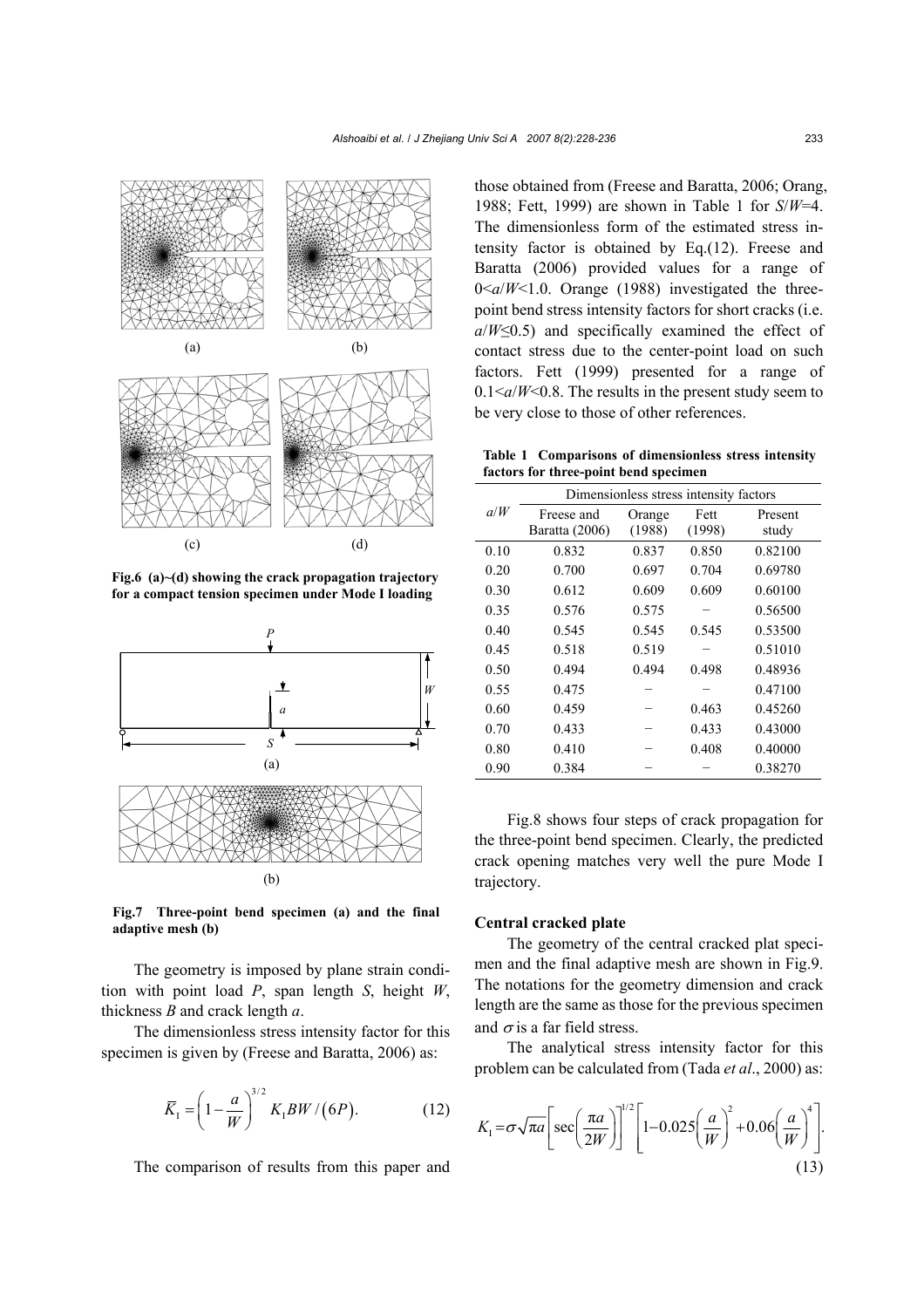

**Fig.8 Adaptive finite element meshes and the crack propagation trajectory for a three-point bend specimen under Mode I loading** 



**Fig.9 Central crack plate (a) and the final adaptive mesh (b)** 

The dimensionless stress intensity factor is given by de Matos *et al*.(2004) as follows:

$$
\overline{K}_{I} = K_{I} / (\sigma \sqrt{\pi a}). \tag{14}
$$

Table 2 shows the comparison between the results of stress intensity factors to those from (de Matos *et al*., 2004) which are estimated using dual boundary element method (DBEM). de Matos *et al*.(2004) also included results of *J*-integral method of Portela (1993) and the analytical solutions of Tada *et al*.(2000). As shown in this table, the agreement is obviously good.

Fig.10 shows four steps of central crack propagation for the initial crack length ratio *a*/*W=*0.5; the

**Table 2 Non-dimensional stress intensity factor for central crack** 

|     | $K_1/(\sigma \sqrt{\pi a})$            |                                     |                       |                  |  |
|-----|----------------------------------------|-------------------------------------|-----------------------|------------------|--|
| a/W | <b>DBEM</b><br>(Matos et<br>al., 2004) | $J$ -integral<br>(Portela,<br>1993) | Tada et<br>al. (2000) | Present<br>study |  |
| 0.4 | 1.118                                  | 1.114                               | 1.109                 | 1.0900           |  |
| 0.6 | 1.312                                  | 1.308                               | 1.303                 | 1.2747           |  |
| 0.8 | 1.816                                  | 1.815                               | 1.816                 | 1.8131           |  |



(a) **Fig.10** (a)  $\sim$  (d) showing the crack propagation trajec**tory for a central crack plate under mode I loading** 

predicted crack propagation resembles the experimental results (Simonsen and Tornqvist, 2004).

## **Double edge notched plate**

The geometry of the double edge notched plat specimen and the final adaptive mesh are shown in Fig.11.

The analytical stress intensity factor for this problem can be calculated from (Tada *et al*., 2000) as:

$$
K_{1} = \frac{\sigma \sqrt{\pi a}}{\sqrt{1 - \frac{a}{W}}} \left[ 1.122 - 0.561 \left( \frac{a}{W} \right) - 0.205 \left( \frac{a}{W} \right)^{2} + 0.471 \left( \frac{a}{W} \right)^{3} - 0.190 \left( \frac{a}{W} \right)^{4} \right].
$$
 (15)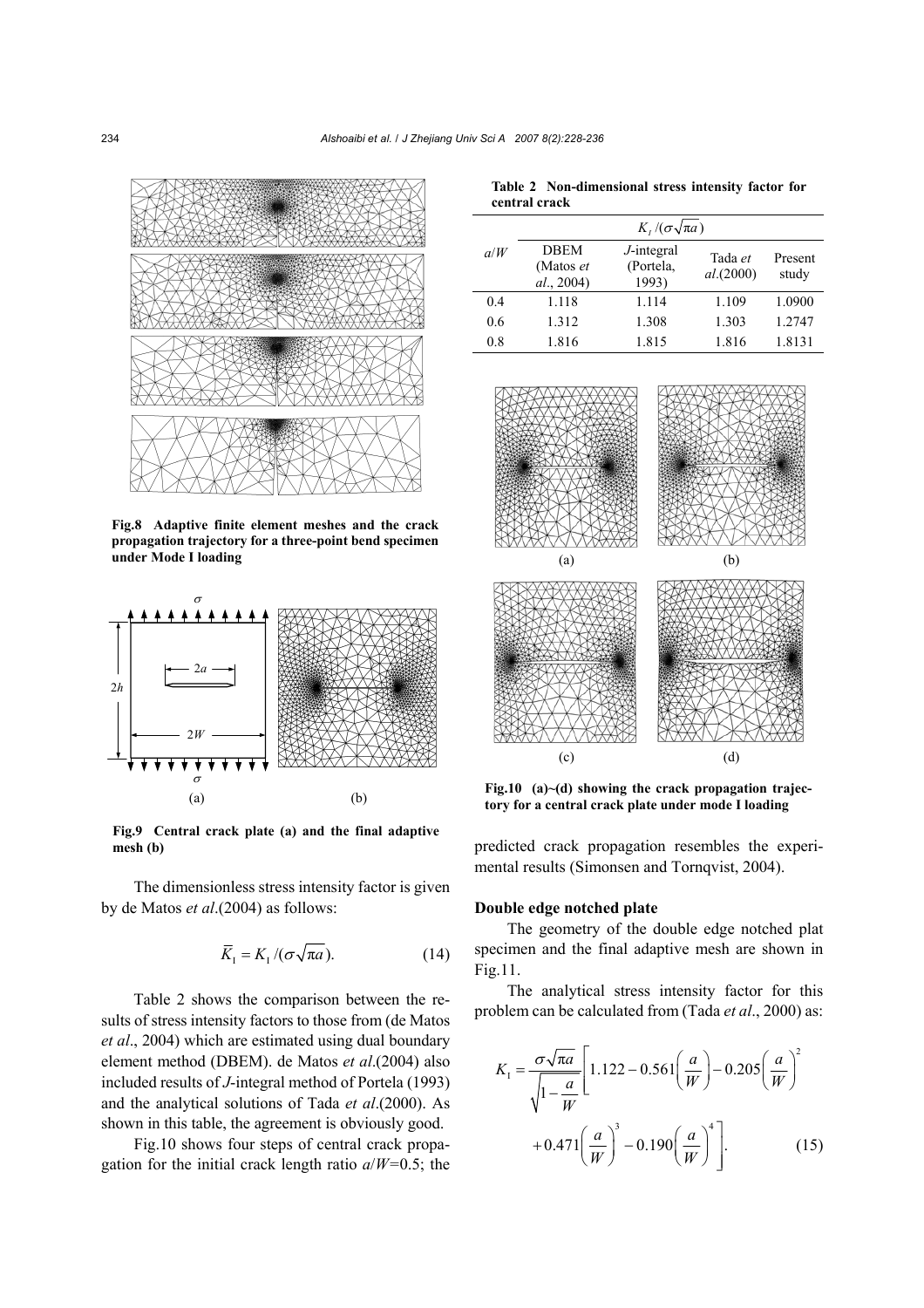

**Fig.11 Double edge notched plate (a) and the final adaptive mesh (b)** 

The non-dimensional stress intensity factor can be calculated from (Zhu and Smith, 1995) as follows:

$$
\overline{K}_1 = K_1 / (\sigma \sqrt{\pi a}). \tag{16}
$$

The present results for various initial crack lengths shown in Table 3 show close agreement with the analytical solutions calculated by Eq.(15).

**Table 3 Dimensionless stress intensity factor for double edge notched plate** 

| a/W            | $K_1/(\sigma \sqrt{\pi a})$ |               |  |  |
|----------------|-----------------------------|---------------|--|--|
|                | Tada et al.(2000)           | Present study |  |  |
| 0.1            | 1.1198                      | 1.1166        |  |  |
| 0.2            | 1.1215                      | 1.1218        |  |  |
| 0.3            | 1.1288                      | 1.1260        |  |  |
| 0.4            | 1.1465                      | 1.8930        |  |  |
| 0 <sub>5</sub> | 1.1812                      | 1.1829        |  |  |
| 0.6            | 1.2439                      | 1.2483        |  |  |
| 0.7            | 1.3561                      | 1.3560        |  |  |
| 0.8            | 1.5727                      | 1.5731        |  |  |
| 0.9            | 2.1116                      | 2.1113        |  |  |

Fig.12 shows four steps of central crack propagation for *a*/*W*=0.5. The crack propagates towards the expected path under Mode I loading condition.

## **CONCLUSION**

The adaptive finite element method (FEM) using advancing front method for crack propagation analysis and stress intensity factors prediction was



**Fig.12 (a)~(d) showing the crack propagation trajectory for a double edge notched plate under Mode I loading** 

presented. The norm stress error is taken as a posterior estimator for the h-type adaptive refinement. The nodes of natural six-node quarter-point elements generated around the crack tip were employed to form a circular zone surrounding the tip in order to better capture the stress field. The adaptive remeshing technique places small elements around the crack tips and in region with large change of stress gradients. At the same time, larger elements are generated in other regions to minimize the total number of unknowns and the computational time. The stress intensity factors are obtained from the extrapolation of displacements at some specific nodes from the quarter-point elements.

The accuracy of the estimated stress intensity factors was evaluated through the assessments comprising four standard plate specimens namely the compact tension specimen, the three-point bending specimen, central cracked plate and double edge notched specimen. The results of stress intensity factors are compared to the closed form solutions and to the extensive results of other researches. The estimated stress intensity factors are used to furthermore approximate the crack increment length and to predict the crack path direction. The prediction of the latter is based on the maximum circumferential stress